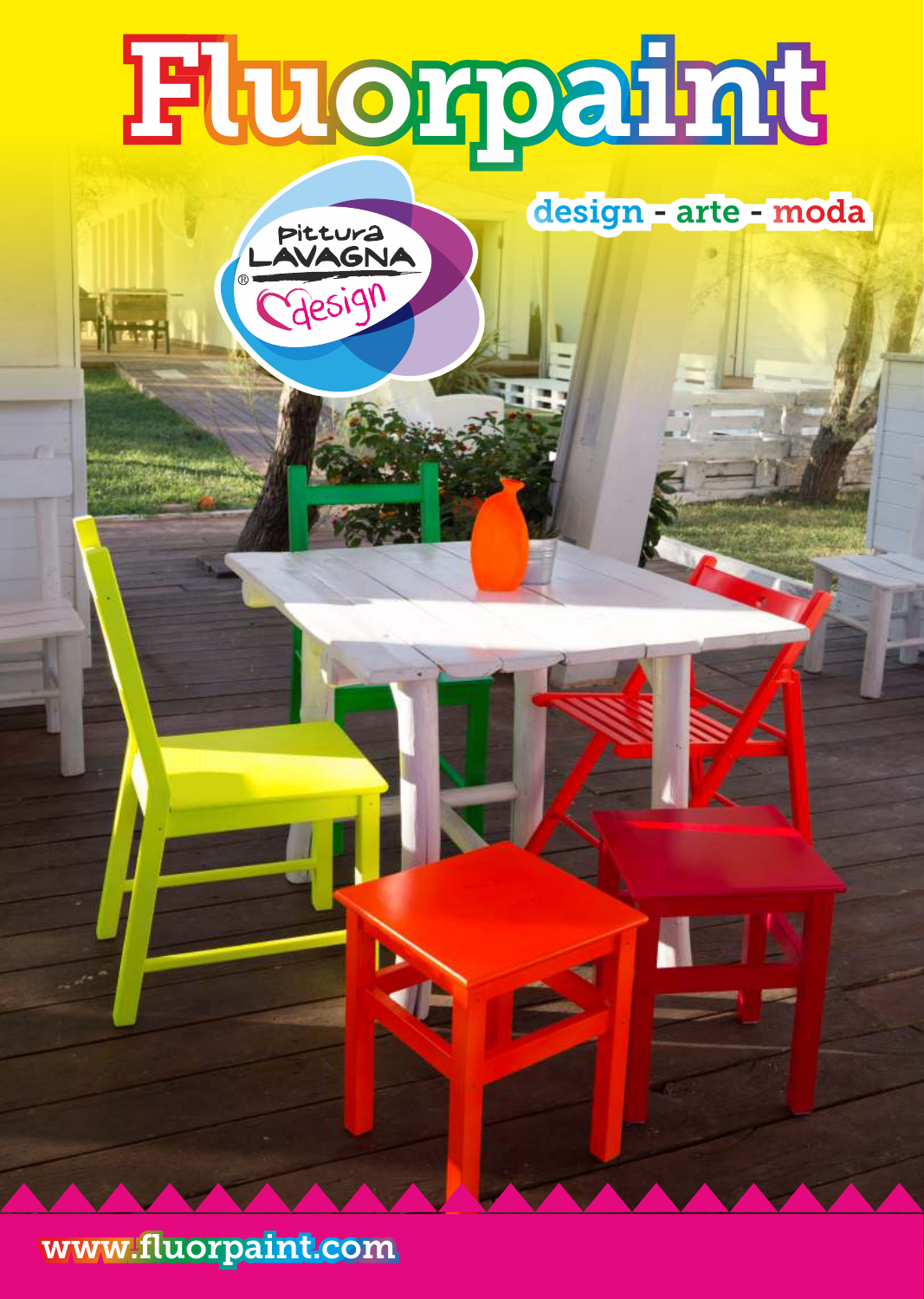

Prodotto pronto all' uso. Per migliorarne la resistenza è possibile catalizzare il prodotto al 7% con CX 01

Product ready to 'use . To improve the resistance can catalyze the product to 7 % CX 01

4B<br>4B

Produkt bereit, " Gebrauch. Zur Verbesserung der Widerstands das Produkt auf 7% zu katalysieren CX 01





## design - arte - moda

www.fluorpaint.com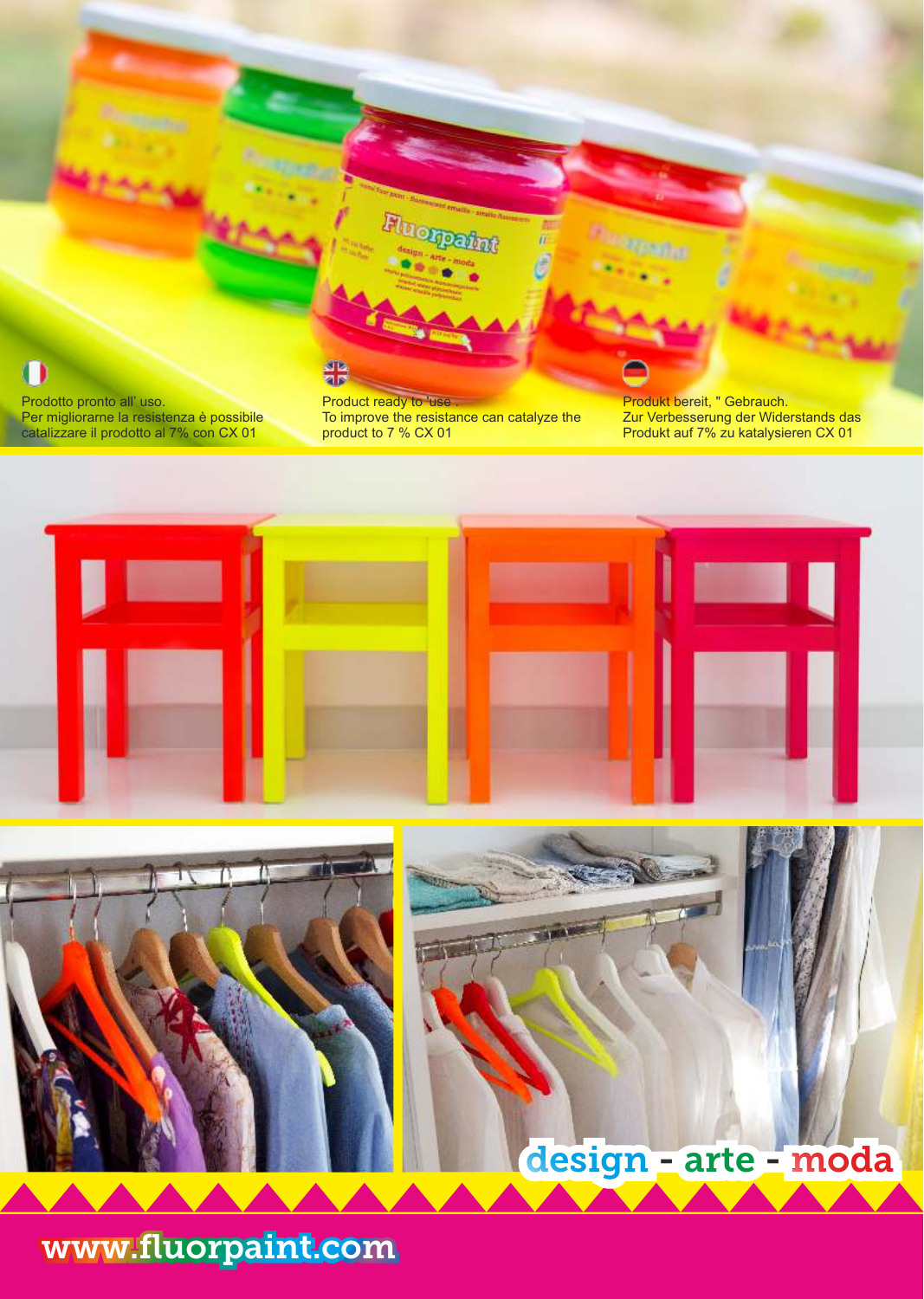Serie J- 121 - Smalto fluorescente satinato per l'arte visiva da impatto. Decorazione su muro, legno, cartone, carta, polistirolo, mdf e cartongesso trattato con fondo adatto «fondo base». Su ferro, materiali metallici e vetro, trattare i supporti con «fondo iron». Su tessuti, stoffe e tendaggi non necessita alcun fondo. **Diluizione:** acqua potabile al 5% max il prodotto è già pronto all'uso. Strati: richiesti 2 - 3 strati su fondo bianco Applicazione: rullo, pennello o airless

Resa: 6-8 m² a strato al kg Peso specifico: 1,050 gr/lt Serie:

J-122 Smalto al fosforo J-121 Smalto fluorescente **SB**<br>BB

J- Series 121 - Fluorescent enamel satin for visual art from impact . Decoration on walls, wood , cardboard, paper , polystyrene , MDF and plasterboard treated with suitable background bottom base ." Of iron, metals and glass , treat the media with " iron bottom " . Fabrics , cloths and curtains does not require any funds . **Dilution**: drinking water to 5 % max the product is ready to use . Layers: required two to three layers of white Application: roller, brush or airless Yield: 6-8 m<sup>2</sup> per layer per kg Specific weight : 1,050 gr / lt series : J - 122 Enamel phosphorus J - 121 Fluorescent enamel

J- Series 121 - Fluorescent Emaille Satin für bildende Kunst von Auswirkungen . Dekoration von Wänden, Holz , Pappe, Papier ,

Styropor, MDF und Gips kartonplatten mit geeigneten Hintergrund behandelt " Unterteil ". Eisen, Metallen und Glas , behandeln die Medien mit " eisen unten (Fondo base)" Textilien , Stoffe und Vorhänge erfordert keine Mittel.

Verdünnung: Trinkwasser zu 5% max Produkt ist gebrauchsfertig .

Layers: erforderte zwei bis drei Schichten weißer

Anwendung: rolle, pinsel oder airless.

Ertrag: 6-8 m² pro kg Spezifisches gewicht:  $1.050$  g/l

Serie :

- J- 122 Enamel Phosphor
- J- 121 Fluorescent Emaille





www.fluorpaint.com

Essicazione **8/10 mq<sup>2</sup>** h2o 4-6 h